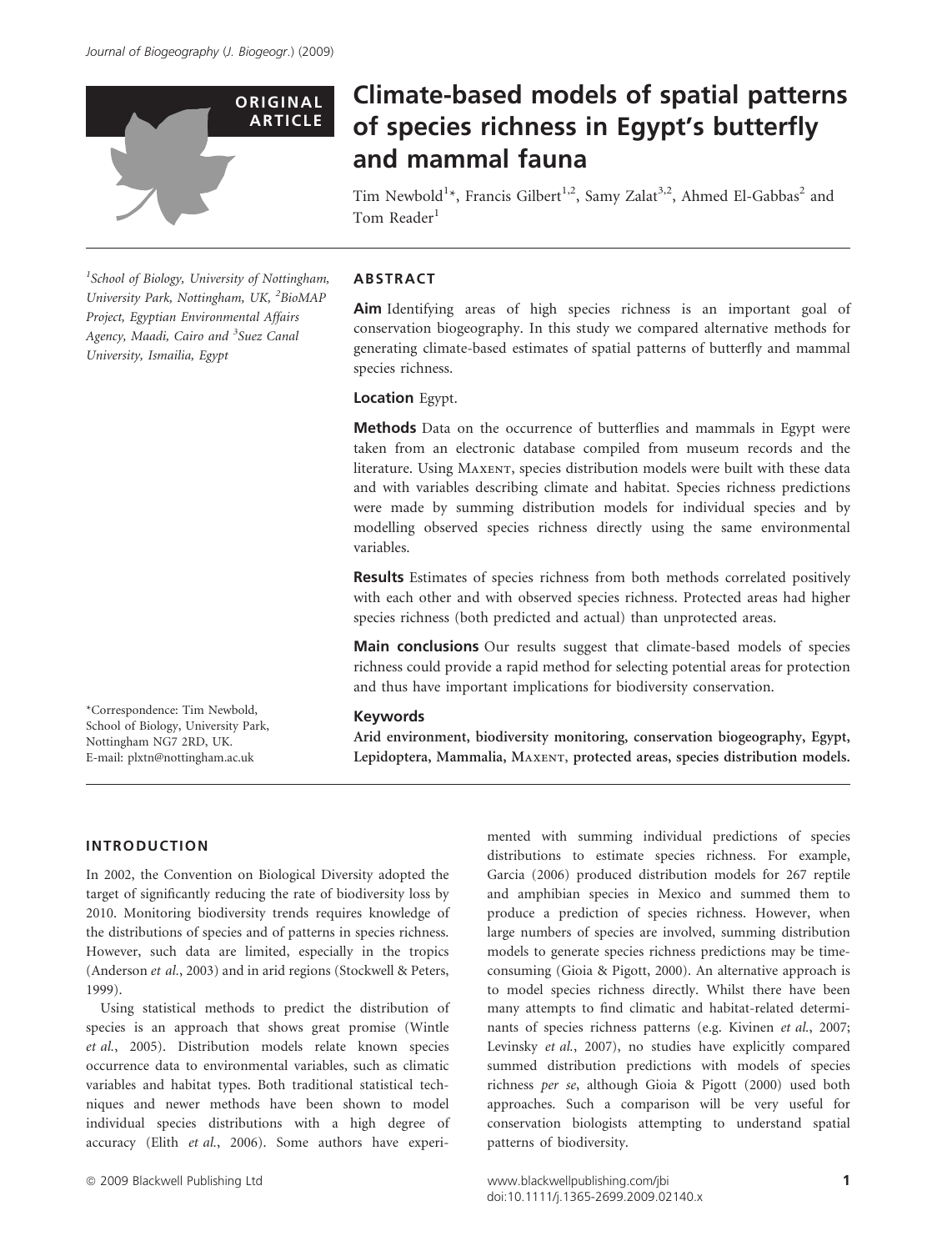Many studies have investigated correlates of species richness, often finding climate variables to be good correlates of observed patterns (e.g. Hawkins et al., 2003). Arid environments are under-studied in this respect (but see van Rensburg et al., 2002; Schmidt et al., 2008). The mechanistic explanation for these relationships remains a matter of debate, and the conclusions of any study of patterns of species richness are strongly affected by the spatial scale at which they are conducted (Field et al., 2009). Currie et al. (2004) explored three hypotheses for climate-based patterns in species richness, concerning energy, the climatic tolerance of species and speciation rates. They did not find unequivocal support for any of these hypotheses in the literature. At broad scales, historical factors (Qian & Ricklefs, 2000) and the distribution of resources (Arau´jo & Luoto, 2007) may play important roles in determining species richness. At finer scales, competition (Anderson et al., 2002), metapopulation dynamics (Hanski, 1991) and human disturbance (Uehara-Prado et al., 2007) have also been shown to exert a significant influence on species richness.

Several studies have shown that butterfly and mammal species richness correlate with climate and habitat variables in temperate and tropical regions, at both local scales (Turner et al., 1987; Kivinen et al., 2007; Kuussaari et al., 2007) and at broader scales (Nogués-Bravo & Araújo, 2006; Algar et al., 2007; Levinsky et al., 2007). However, to date very few studies have investigated correlates of mammal and butterfly species richness in an arid environment (but for mammals see Andrews & O'Brien, 2000).

In this paper we report the results of a study of butterfly and mammal species richness in Egypt, a country with a typical arid-environment flora and fauna. Egypt has two endemic and two near-endemic butterfly species, and also three endemic subspecies (Larsen, 1990). The mammal fauna includes four endemic and 10 near-endemic species. We sought to identify environmental correlates of species richness at a local scale in an arid environment. We also asked whether estimates of the species richness of Egyptian butterflies and mammals derived from models of species richness had a good match with estimates made by summing individual models of the distribution of species, and whether both these estimates matched observed patterns of species richness.

One application of models of species richness is in assessing the effectiveness of protected areas. Global estimates of the effectiveness of protected areas generally suggest poor coverage of biodiversity (Chape et al., 2005). Country-level studies have often found species richness to be no higher in protected areas than in unprotected areas (e.g. Pawar et al., 2007; Traba et al., 2007; but see, e.g., Lee et al., 2007). Egypt has 27 current or proposed protected areas, covering a total of 11% of its land surface (Egyptian Environmental Affairs Agency, 2007). All these have been gazetted since 1983, mostly at the recommendation of scientists familiar with Egypt's biodiversity. As such, we may expect them to show better coverage of biodiversity than protected areas in other countries. We tested whether protected areas in Egypt have higher species richness than unprotected areas.

# MATERIALS AND METHODS

# Species and climate data

Species occurrence data were compiled as part of Egypt's BioMAP project (see http://www.biomapegypt.org/ for more details). The butterfly dataset consisted of 1898 records for 59 species, mostly from museum specimens and the sparse literature on Egyptian butterflies (Larsen, 1990; Gilbert & Zalat, 2007). Records were made between the years 1829 and 2006, but most were from the 20th century (see Fig. S1 in Appendix S1 in Supporting Information). All extant specimens in Egyptian collections were re-identified according to the latest taxonomic opinion; Larsen (1990) had already reviewed and checked most other records. Coverage of Egypt is patchy, but probably fairly representative in the sense that all the main areas where butterflies occur have been sampled, whilst the huge areas of the Great Sand Sea where no butterflies are thought to occur have not been sampled. The main lacuna in collecting effort is the Qattara Depression in the northern part of the Western Desert.

The mammal data consisted of 4718 records for 103 species, also taken from museum and personal records, unpublished reports and the published literature. Mammal records were made between the years 1580 and 2007, but the majority fell in the second half of the 20th century (see Fig. S1 in Appendix S1). The identification of every record and Egyptian specimen was checked or rechecked, according to the latest taxonomic opinion (Wilson & Reeder, 2005), by the top mammal taxonomist in Egypt (Dr M. Bassiouny, Al Azhar University, Cairo). Coverage of Egypt is very good, due to systematic and extensive collecting in the period 1950–80 coupled with careful evaluation of taxonomy (see Osborn & Helmy, 1980).

All locations were mapped as accurately as possible using a bespoke gazetteer developed by the BioMAP project over 3 years of collating Egyptian biodiversity records. The maximum error of each location was estimated by the point radius method (see Wieczorek et al., 2004) and excessively inaccurate records rejected.

Climatic predictors were taken from the WorldClim version 1.4 dataset at a resolution of 30 arcsec (c. 1 km) (Hijmans et al., 2005). This source contains 20 variables describing aspects of temperature, precipitation and elevation. We also used a new Egyptian geological habitat map (hereafter referred to simply as habitat) (A. A. Hassan, unpublished data). Habitat was classified into 11 classes (sea, littoral coastal land, cultivated land, sand dune, wadi, metamorphic rock, igneous rock, gravels, serir sand sheets, sabkhas and sedimentary rocks) based on remote sensing and extensive ground truthing. In preliminary analyses we also experimented with topographical predictors (slope and aspect). However, these variables did not significantly improve model accuracy and were excluded from the final analyses.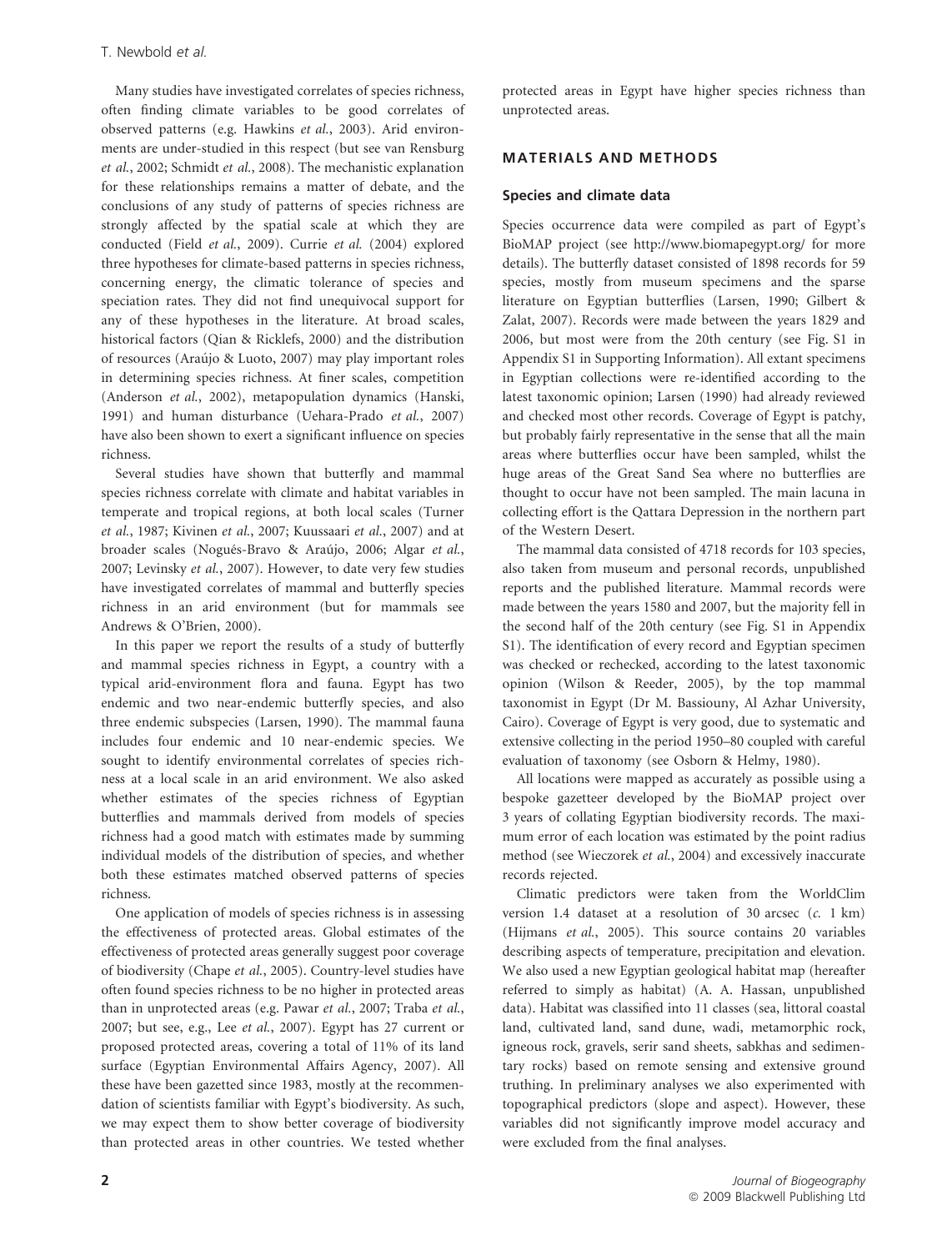To ensure that the species records were not environmentally biased, we tested their coverage of the main environmental gradients. Butterfly and mammal sites were treated separately for this analysis. Four principal component variables based on the 20 climatic and elevation variables were each classified into four categories using Jenks (1967) natural breaks, giving 256 unique combinations of categories (henceforth called areas of climatic space). The number of areas of climatic space that contained at least one survey location was calculated. To estimate the number of areas that would have been visited if sampling was completely random, we generated 100 sets of random survey points of the same number as the real sampling locations and calculated the number of areas represented. To evaluate the coverage of habitat classes by sampled locations, a chi-square test was performed to assess whether sites fell into significantly ( $\alpha = 0.05$ ) different proportions of classes than expected by chance.

#### Modelling species richness

We modelled the species richness of butterflies and mammals separately, using two methods. First, we summed predictions of the distribution of individual species, using a resolution of 30 arcsec. We made initial distribution models for the 40 butterfly species and 68 mammal species with at least eight records of occurrence, using MAXENT version 2.3 (Phillips et al., 2006). MAXENT is designed for use with species datasets that contain only records of presence (Phillips et al., 2006) and thus may be particularly useful when species data are taken from museum collections. MAXENT attempts to find a probability distribution that is as close to uniform as possible with the constraint that the expected value of each environmental variable (the sum, across all grid cells, of the product of the probability of occurrence and the value of the environmental variable) must equal the mean value at the presence points (the empirical average). Regularization relaxes this constraint such that the expected value of each environmental variable may fall within a predefined margin around the empirical average, preventing over-fitting of the model (Dudík et al., 2004). The algorithm runs until improvement in model accuracy at each iteration falls below a set threshold (convergence) or until a maximum number of iterations have been performed. Full details are given in Phillips et al. (2006). We used the 19 climatic variables, elevation and habitat as predictor variables. Linear and quadratic terms were fitted for continuous variables. We used default values for all parameters (a regularization value of 1, a convergence threshold of 0.00001, a maximum of 500 iterations and a sample of 10,000 points to characterize the background environment). Ten initial models were made for each species. For each model, the species data were randomly divided into half for building the model and half for evaluating the model. The accuracy of each model was assessed using the 'area under the receiver operating characteristic curve' (AUC) statistic, as calculated within the MAXENT procedure. Following the recommendations made by Swets (1986), we eliminated five butterfly species and seven mammal species with mean AUC scores of < 0.7. This left 35 butterfly species, including one of the two endemic species and both near-endemic species, and 61 mammal species, including three of the four endemic species and five out of 10 near-endemic species.

A single final model was then made for each of the remaining species, again at a resolution of 30 arcsec, using the same modelling protocol, but this time using all presence records. The output of statistical models varies among species according to the relative numbers of presences and absences in the species data (prevalence) (Manel et al., 2001). Therefore, simply summing the output of individual distribution models may bias estimates of species richness in favour of taxa with many records. It is better to convert the model output into a binary prediction of presence or absence around a threshold value. Many methods have been proposed for choosing appropriate thresholds. For datasets consisting only of presences, Pearson et al. (2004) recommended using a threshold that maximizes sensitivity (the percentage of presences correctly predicted as being present at a given threshold). Here we used a threshold that resulted in a sensitivity of 95%. Once the models had been converted to binary predictions of presence or absence, they were summed across all species to give an estimate of species richness.

The second method of modelling species richness was to model observed species richness values directly. This part of the study was concerned with the total number of species recorded in each cell rather than individual records of species. Therefore, we used a resolution of  $0.5^\circ$ , because at the finer resolution most cells contained no records. Observed species richness was calculated from the original survey data in DIVAgis 5.2 (http://www.diva-gis.org/). A species was considered present in a cell if it had been recorded at least once. Species richness was modelled using generalized linear models (GLMs) with the same independent variables as in the species distribution models. Following an inspection of the residuals of a general linear model and consideration of dispersion, the most appropriate family of GLMs was chosen for each model. The variables were resampled to the coarser resolution using bilinear interpolation. In bilinear interpolation, the values of the four nearest grid cells to the target cell are averaged after being weighted according to their distance to the target cell. Fitting too many independent variables in GLMs may result in overfitting and the selection of nonsense variables in the final model (Wintle et al., 2005). To avoid these problems, we performed a principal components analysis (PCA) on the 19 climatic variables and elevation across all 406 of the 0.5° cells. Components with an eigenvalue  $> 1.0$  were retained as new predictor variables. In the GLMs, linear and quadratic terms were fitted for each of these components. We constructed two separate models of species richness: (1) assuming that cells with no species records had a species richness of zero; and (2) excluding cells with a recorded species richness of zero. In the first we fitted recorded species richness values of all 406 of the 0.5° grid cells in the study area. We used a GLM with negative binomial errors (NB-GLM) and the log link (Crawley, 2002;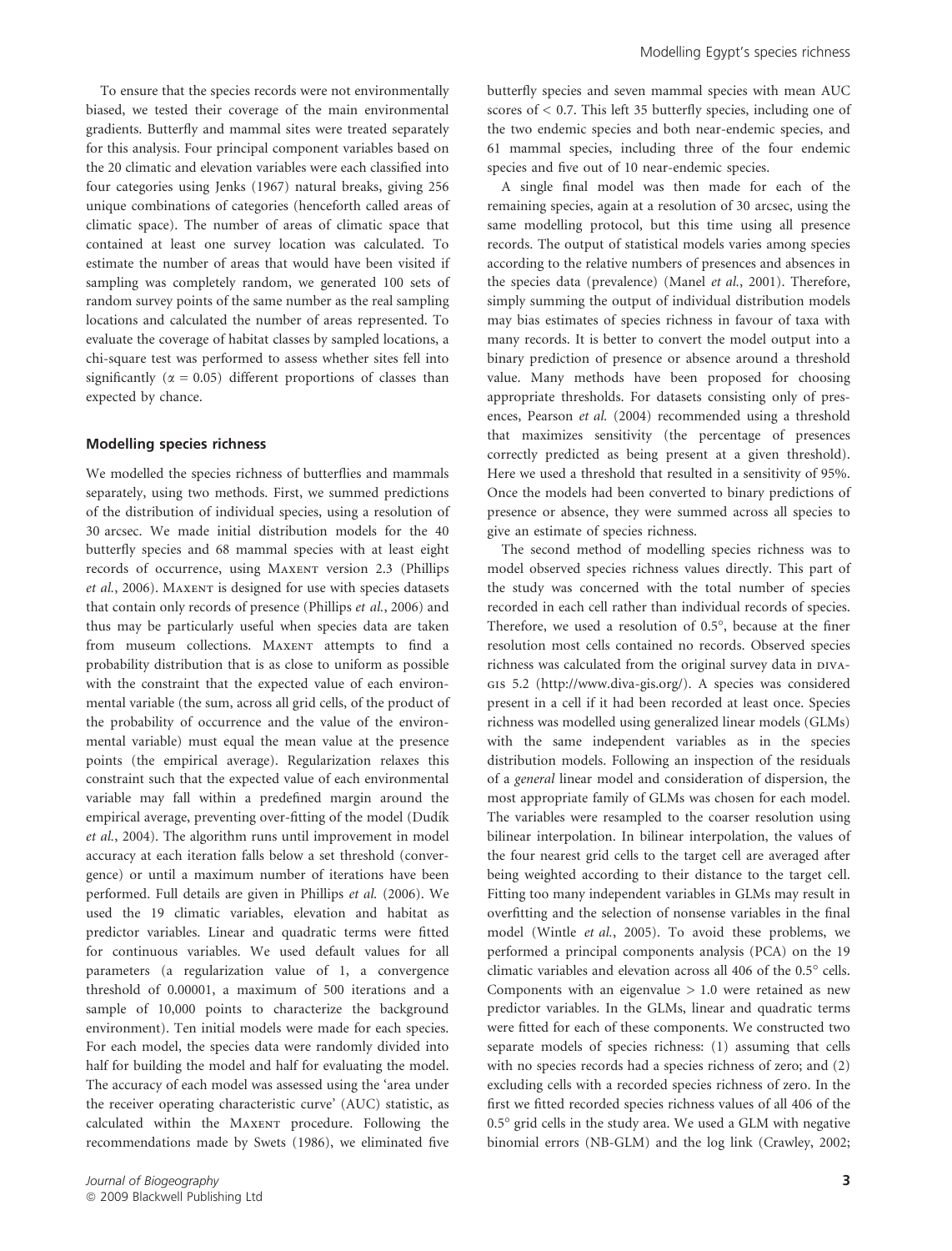Venables & Ripley, 2002). For the second model, since some cells with a recorded richness of zero may occur simply because they have not been sampled and the results could be biased by the inclusion of false zero values, we fitted the species richness values of 0.5° cells with at least one record of the taxonomic group in question – 100 cells for butterflies and 196 cells for mammals. A GLM with Poisson errors (P-GLM) and the log link (McCullagh & Nelder, 1989) was used.

# Statistical analysis

The agreement between fitted values of species richness generated using the different methods was tested using Spearman's rank correlation tests. For comparison, the species richness prediction generated by summing individual distribution models was resampled from its original resolution of 30 arcsec to a resolution of  $0.5^{\circ}$  using bilinear interpolation. Thus, all tests compared species richness across all 362 of the 0.5° grid cells with an estimate of species richness by all three models. These comparisons included cells with no species records; these cells were assumed to have a species richness of zero. We also repeated the same correlation tests using only cells that had at least one record of a species in the group being considered.

We tested whether Egypt's protected areas network represented butterfly and mammal species richness well by comparing estimated (using the distribution model-sum method) and observed species richness inside and outside protected areas at 2000 points, randomly situated in 1-km cells throughout the study area. These points were generated using Hawth's analysis tools for ArcMap 9.1 (Beyer, 2004). We also compared both estimated and observed richness of endemic and near-endemic species inside and outside protected areas. For this comparison, we grouped mammals and butterflies because the number of endemic species was small.

The NB-GLMs and P-GLMs were built using the glm (Poisson errors) and glm.nb (negative binomial errors) packages in R 2.6.1 (R Development Core Team, 2004). For both, a manual backward stepwise selection procedure was used to remove terms that did not significantly improve the deviance explained, until a minimum adequate model was obtained (Crawley, 2002). All other analyses were carried out using spss 15.0 (SPSS Inc., Chicago, USA). The comparison of actual and predicted species richness inside and outside protected areas was undertaken using a Mann–Whitney U-test.

# RESULTS

The species occurrence data showed no biases in environmental space that would preclude accurate modelling. Sampled sites covered the full range of values of each of the principal components based on the climatic variables. The butterfly sampling locations fell into 44 of 256 areas of climatic space, 84.1% of the number expected by chance. Sites that were sampled for mammals covered 76 areas of climatic space, 107.5% of the number expected by chance. Sites for both butterflies and mammals fell into significantly different proportions of habitat types than expected by chance ( $\chi^2$  = 1035, d.f. = 9, P < 0.001 and  $\chi^2$  = 2248, d.f. = 9, P < 0.001, respectively). For both butterflies and mammals, littoral coastal areas, cultivated land, wadis (dry desert valleys), areas of metamorphic rock and areas of igneous rock were sampled more often than expected by chance. Sand dunes, gravels, serir sand sheets and areas of sedimentary rock were sampled less often than expected by chance. Sixty-three of 333 butterfly sites and 200 of 1395 mammal sites fell inside Egypt's protected areas. A map of Egypt's protected areas and the sites that were sampled for mammals and butterflies is given in Fig. 1(a).

The final distribution models (those using all the species occurrence data) achieved mean AUC values between 0.863 and 0.999 for butterfly species and between 0.831 and 0.999 for mammal species. The average relative contribution of habitat, elevation and the 19 climatic variables to the final distribution models is shown in Fig. S2 in Appendix S1, and the contributions of variables in the models for each species are given in Appendix S2. Habitat and elevation were important in explaining the distributions of both butterflies and mammals. Among the climatic predictors, temperature-related variables were more important than precipitation-related variables in determining butterfly distributions, while for mammals, annual and maximum precipitation variables were also important.

The predictions of species richness made using the first method (summing distribution models for individual species) are mapped in Fig. 1(b,c). The models of species richness generated using this method correlated positively and significantly with observed species richness (Table 1, Fig. 2a). The second method of estimating spatial patterns of species richness was to model species richness values directly. The PCA of the 19 climatic variables and elevation produced four components with eigenvalues  $> 1.0$ . All original climate variables were represented in at least one of the extracted components (Table S1 in Appendix S1). Scores on the first principal component increased with increasing maximum temperature and decreasing precipitation annually and at otherwise wet times of year (Table S1 in Appendix S1). The second component increased with increasing annual temperature and increasing temperature during cooler periods of the year. The third component described increasing elevation, decreasing annual temperature and increasing precipitation at drier times of the year. The fourth component increased with decreasing temperature during dry periods, increasing precipitation (annually and during cold times of the year) and decreasing minimum precipitation. The models fitting species richness values for all 406 of the  $0.5^{\circ}$  cells (NB-GLM), which included cells with a recorded species richness of zero, explained 16.3% of the deviance in the species richness of butterfly species and 21.3% of the deviance in mammal species richness. For butterflies, only the linear term of PC1 (describing mainly precipitation but also maximum temperature) and habitat had a significant effect on species richness (Table 2). For mammals, habitat, the quadratic term of PC1 and both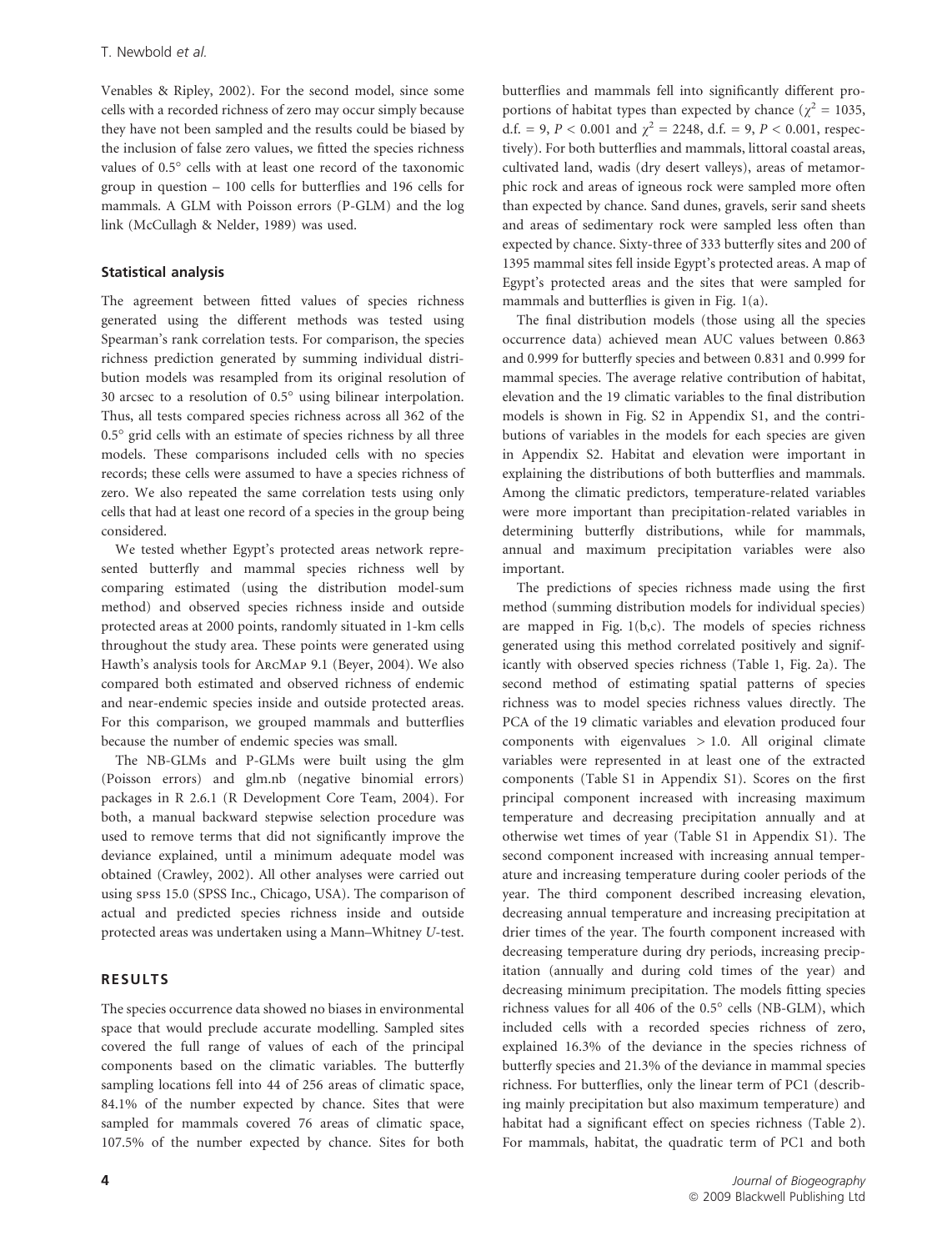

Figure 1 (a) Sites where mammals (circles) and butterflies (triangles) were sampled, and the location of Egypt's protected areas (grey shading). Maps of (b) predicted butterfly and (c) mammal species richness generated by summing individual predictions of the distributions of species. Lighter tones indicate high predicted species richness and darker tones indicate lower species richness. The distribution predictions were made using Maxent.

Table 1 Correlations among fitted values of each of the three models of species richness of butterflies (B) and mammals (M) in Egypt, and correlations between these fitted values and observed species richness. The three models of species richness were: (1) summed distributions – distribution models were built for each species at 30 arcsec resolution using MAXENT, then summed to estimate species richness; (2) NB-GLM – species richness values of all 0.5° cells were fitted using a generalized linear model (GLM) with negative binomial errors; (3) P-GLM – species richness values of sampled cells were fitted using a GLM with Poisson errors. Correlations were calculated both for all cells and for sampled cells only. Species richness values cannot be considered independent in the presence of spatial autocorrelation; the effective sample size is reduced in the presence of such non-independence. Therefore, the minimum sample sizes at which the reported correlation coefficients would remain significant (at  $\alpha = 0.05$ ) are given in brackets after the correlation coefficient.

| Correlation                          | Cells   | Taxon | $r_{\rm s}$ | $\boldsymbol{n}$ | $\boldsymbol{P}$ |
|--------------------------------------|---------|-------|-------------|------------------|------------------|
| Observed and summed<br>distributions | All     | B     | 0.456(15)   | 362              | ${}< 0.001$      |
|                                      |         | М     | 0.595(10)   | 362              | ${}< 0.001$      |
|                                      | Sampled | B     | 0.343(25)   | 88               | 0.001            |
|                                      |         | M     | 0.534(12)   | 171              | ${}< 0.001$      |
| Observed and NB-GLM                  | All     | B     | 0.319(28)   | 362              | ${}< 0.001$      |
|                                      |         | М     | 0.553(11)   | 362              | ${}< 0.001$      |
|                                      | Sampled | B     | 0.296(32)   | 88               | 0.005            |
|                                      |         | M     | 0.334(26)   | 171              | ${}< 0.001$      |
| Observed and P-GLM                   | All     | B     | 0.232(52)   | 362              | ${}< 0.001$      |
|                                      |         | M     | 0.414(17)   | 362              | ${}< 0.001$      |
|                                      | Sampled | B     | 0.392(19)   | 88               | ${}< 0.001$      |
|                                      |         | M     | 0.388(20)   | 171              | ${}< 0.001$      |
| Summed distributions                 | All     | B     | 0.529(12)   | 362              | ${}< 0.001$      |
| and NB-GLM                           |         | M     | 0.762(7)    | 362              | ${}< 0.001$      |
|                                      | Sampled | B     | 0.508(12)   | 88               | ${}< 0.001$      |
|                                      |         | M     | 0.620(9)    | 171              | ${}< 0.001$      |
| Summed distributions<br>and P-GLM    | All     | B     | 0.455(15)   | 362              | ${}< 0.001$      |
|                                      |         | M     | 0.633(9)    | 362              | ${}< 0.001$      |
|                                      | Sampled | B     | 0.308(30)   | 88               | 0.004            |
|                                      |         | M     | 0.575(10)   | 171              | ${}< 0.001$      |
| NB-GLM and P-GLM                     | All     | B     | 0.891(6)    | 362              | ${}< 0.001$      |
|                                      |         | M     | 0.802(7)    | 362              | ${}< 0.001$      |
|                                      | Sampled | B     | 0.692(8)    | 88               | ${}< 0.001$      |
|                                      |         | M     | 0.760(7)    | 171              | ${}< 0.001$      |

terms of PC2 (describing several temperature-related variables) and PC4 (describing variables related to extremes of temperature and rainfall) had a significant effect on species richness (Table 2). Estimated species richness according to the NB-GLMs correlated significantly and positively with observed species richness (Table 1, Fig. 2b). The models fitting species richness values only for  $0.5^\circ$  cells with at least one species record (P-GLM) explained 19.1% of the deviance in butterfly species richness and 18.3% of the deviance in mammal richness. For butterflies, both terms of PC1 and PC4, the quadratic term of PC3 (high values of which indicate highaltitude areas with rainfall all year round) and habitat were all significantly related to species richness (Table 3). For mammals, both terms of PC1, the quadratic terms of PC2 and PC4,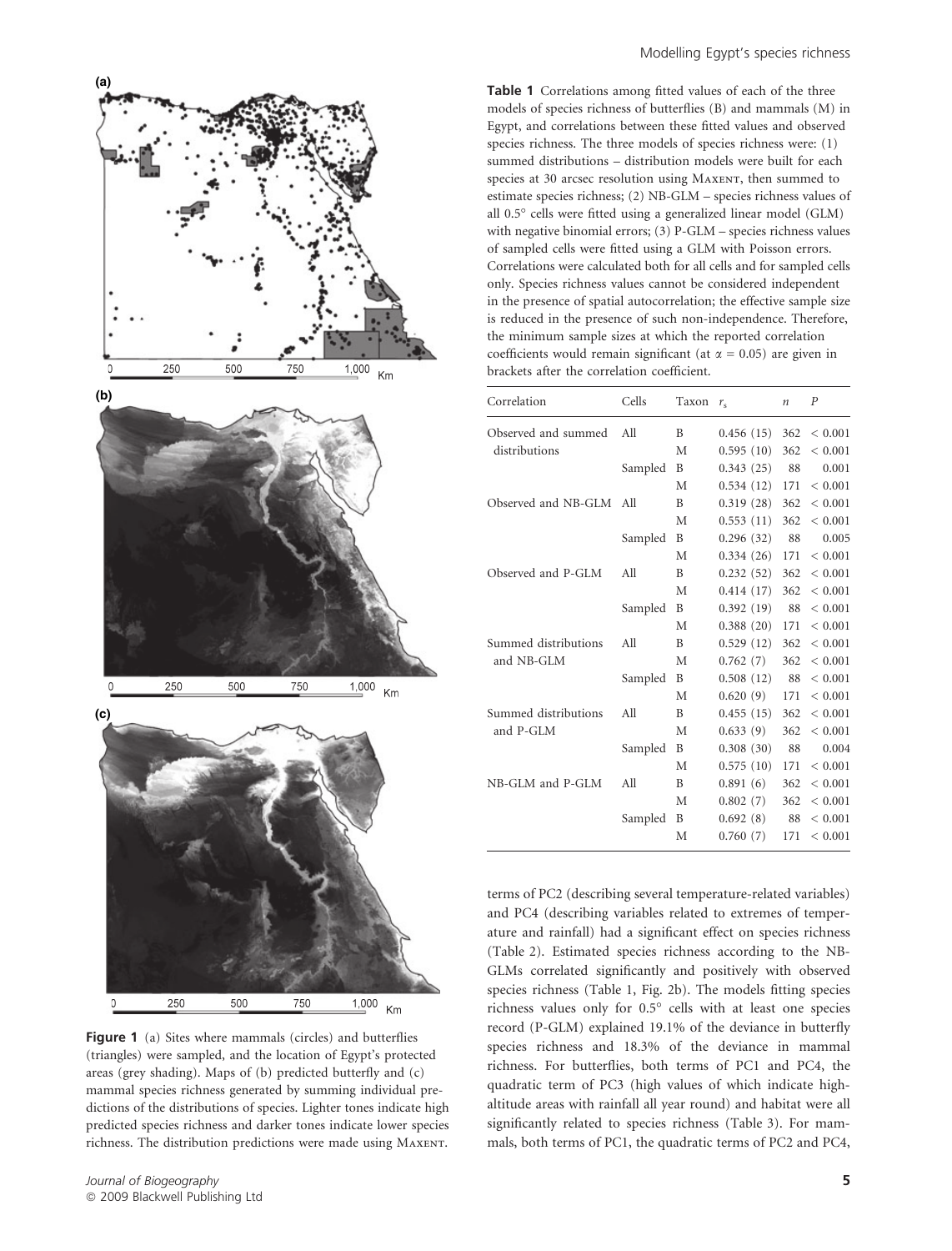

Figure 2 Correlations between observed species richness and predicted species richness of butterflies and mammals in Egypt estimated using each of the three models: (a) predictions of the distribution of each species, produced using MAXENT, were summed; (b) recorded species richness values of all grid cells were modelled using a generalized linear model with negative binomial errors; and (c) recorded species richness values of sampled grid cells were modelled using a generalized linear model with Poisson errors.

the linear term of PC3 and habitat were significant predictors of species richness (Table 3). Species richness estimates from these models also correlated significantly and positively with

Table 2 Results of generalized linear models (GLMs) with negative binomial errors, fitting the observed species richness of butterflies and mammals in Egypt of all  $0.5^{\circ}$  grid squares as the dependent variable, with habitat and four bioclimatic principal component axes (linear and quadratic terms) as independent variables. Significant terms are shown in bold. LR, likelihood ratio.

| Term               | Coefficient | d.f. | LR statistic | $\boldsymbol{P}$ |
|--------------------|-------------|------|--------------|------------------|
| <b>Butterflies</b> |             |      |              |                  |
| Intercept          | 0.41        |      |              |                  |
| PC1                | $-0.664$    | 1    | 17.3         | ${}< 0.001$      |
| $(PC1)^2$          | NA          | 1    | 0.975        | 0.324            |
| PC2                | NA          | 1    | 0.545        | 0.46             |
| $(PC2)^2$          | NA          | 1    | 2.41         | 0.121            |
| PC <sub>3</sub>    | <b>NA</b>   | 1    | $-0.124$     | 1                |
| $(PC3)^2$          | <b>NA</b>   | 1    | $-1.79$      | 1                |
| PC <sub>4</sub>    | <b>NA</b>   | 1    | $-3.14$      | 1                |
| $(PC4)^2$          | <b>NA</b>   | 1    | 3.44         | 0.0635           |
| Habitat            | <b>NA</b>   | 9    | 19.1         | 0.0247           |
| Mammals            |             |      |              |                  |
| Intercept          | 1.33        |      |              |                  |
| PC1                | NA          | 1    | 0.854        | 0.355            |
| $(PC1)^2$          | 0.776       | 1    | 57.1         | ${}< 0.001$      |
| PC <sub>2</sub>    | 0.58        | 1    | 17.3         | ${}< 0.001$      |
| $(PC2)^2$          | $-0.175$    | 1    | 5.74         | 0.0166           |
| PC <sub>3</sub>    | <b>NA</b>   | 1    | 0.0297       | 0.863            |
| $(PC3)^2$          | <b>NA</b>   | 1    | 1.2          | 0.273            |
| PC <sub>4</sub>    | $-1.17$     | 1    | 55.5         | ${}< 0.001$      |
| $(PCA)^2$          | $-0.286$    | 1    | 11.3         | ${}< 0.001$      |
| Habitat            | NA          | 9    | 22           | 0.009            |

observed species richness (Table 1, Fig. 2c). Across all 0.5° grid cells, the estimates made using the different modelling methods correlated significantly with each other (Table 1, Fig. 3).

Observed mammal and butterfly species richness values correlated significantly with each other at sites where at least one butterfly species and one mammal species had been recorded ( $r_s = 0.615$ ,  $n = 97$ ,  $P < 0.001$ ). Predicted species richness (estimated using the distribution model-sum method) also correlated strongly and significantly between butterflies and mammals ( $r_s = 0.920$ ,  $n = 362$ ,  $P < 0.001$ ).

Across a random sample of 2000 1-km grid cells, predicted species richness, estimated by summing individual modelled species distributions, of both butterflies (Mann–Whitney test:  $U = 76,100$ ,  $n = 1995$ ,  $P < 0.001$ ) and mammals (Mann– Whitney test:  $U = 70,300$ ,  $n = 1995$ ,  $P < 0.001$ ) was significantly higher inside protected areas than outside (Fig. 4a). The observed species richness was also significantly higher inside protected areas than outside for both butterflies (Mann– Whitney test:  $U = 111,000$ ,  $n = 1995$ ,  $P = 0.016$ ) and mammals (Mann–Whitney test:  $U = 80,700$ ,  $n = 1995$ ,  $P < 0.001$ ) (Fig. 4b). Predicted (Mann–Whitney test:  $U = 105,000$ ,  $n = 1963$ ,  $P = 0.028$ ) and observed (Mann–Whitney test:  $U = 102,000$ ,  $n = 1963$ ,  $P = 0.001$ ) richness of endemic and near-endemic species (mammals and butterflies combined) was significantly higher inside protected areas than outside.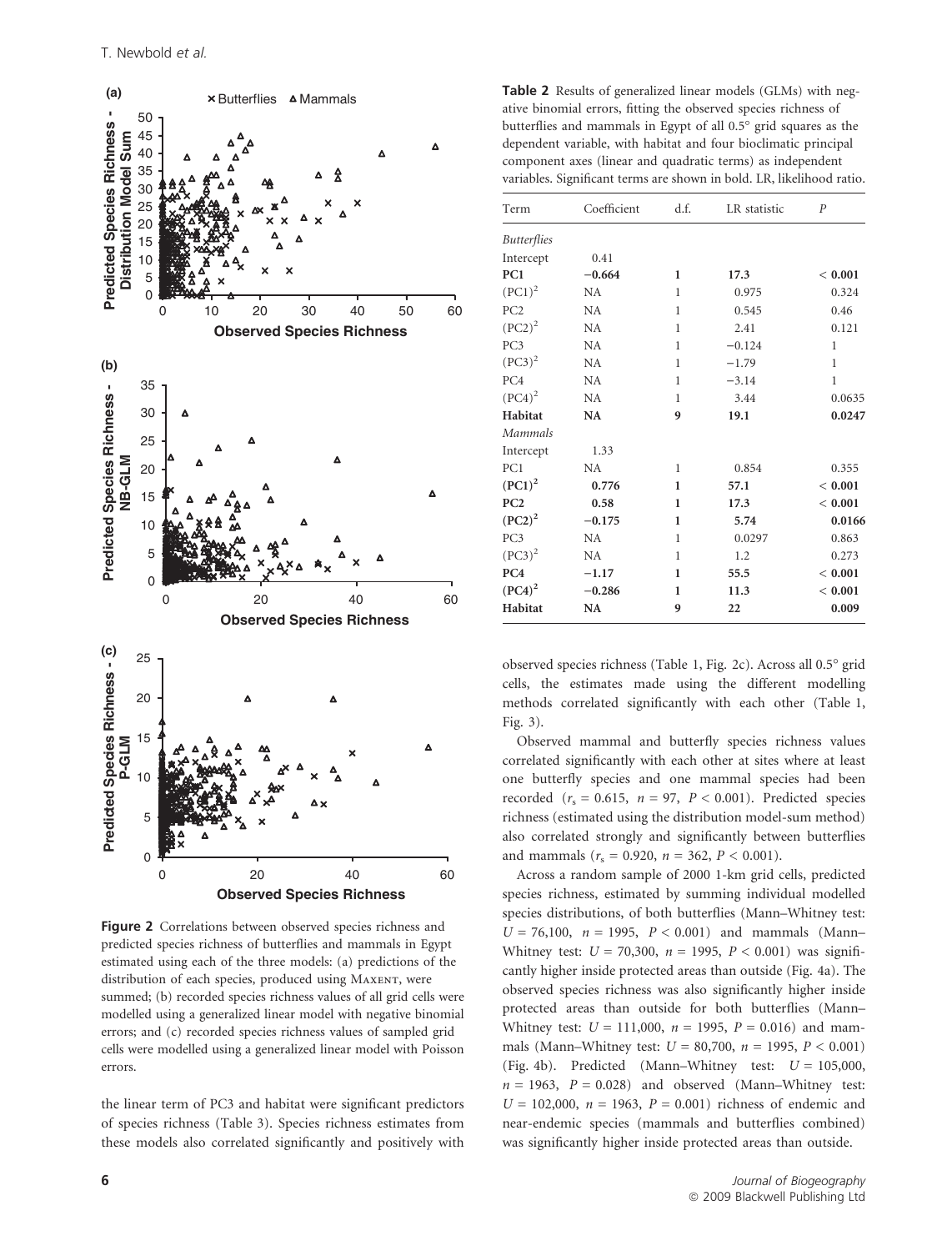Table 3 Results of generalized linear models (GLMs) with Poisson errors, fitting the observed species richness of butterflies and mammals in Egypt of sampled 0.5° grid cells only (i.e. excluding zero values), with habitat and four bioclimatic principal component axes (linear and quadratic terms) as independent variables. Significant terms are shown in bold.

| Term               | Coefficient | d.f. | Deviance explained | $\boldsymbol{P}$ |
|--------------------|-------------|------|--------------------|------------------|
| <b>Butterflies</b> |             |      |                    |                  |
| Intercept          |             |      | $Null = 717.8$     |                  |
| PC1                | $-0.339$    | 1    | 25.4               | ${}< 0.001$      |
| (PCl) <sup>2</sup> | $-0.147$    | 1    | 14.8               | ${}< 0.001$      |
| PC <sub>2</sub>    | <b>NA</b>   | 1    | 0.1                | 0.75             |
| $(PC2)^2$          | <b>NA</b>   | 1    | 0.47               | 0.49             |
| PC3                | <b>NA</b>   | 1    | 0.35               | 0.55             |
| $(PC3)^2$          | $-0.0787$   | 1    | 17.7               | ${}< 0.001$      |
| PC4                | <b>NA</b>   | 1    | 0.11               | 0.74             |
| $(PC4)^2$          | 0.0904      | 1    | 9.66               | 0.00189          |
| Habitat            | <b>NA</b>   | 9    | 92.21              | < 0.001          |
| Mammals            |             |      |                    |                  |
| Intercept          | 2.08        |      | $Null = 1408$      |                  |
| PC1                | $-0.276$    | 1    | 112                | ${}< 0.001$      |
| $(PC1)^2$          | <b>NA</b>   | 1    | 3.29               | 0.07             |
| PC <sub>2</sub>    | <b>NA</b>   | 1    | 0.59               | 0.44             |
| $(PC2)^2$          | <b>NA</b>   | 1    | 1.58               | 0.21             |
| PC <sub>3</sub>    | $-0.288$    | 1    | 94.3               | < 0.001          |
| $(PC3)^2$          | <b>NA</b>   | 1    | 2.83               | 0.09             |
| PC <sub>4</sub>    | $-0.0853$   | 1    | 10.1               | 0.00145          |
| $(PC4)^2$          | <b>NA</b>   | 1    | 0.76               | 0.38             |
| Habitat            | <b>NA</b>   | 9    | 65.2               | < 0.001          |

### **DISCUSSION**

We found significant relationships between species occurrence, species richness and the climate and habitat variables that we used. Beale et al. (2008) found that relationships between species occurrence and environmental variables were no better than expected by chance. However, we found that habitat and climate variables both had a significant effect on butterfly and mammal distributions, and on patterns of species richness, at least at the local scale at which we carried out this study. This finding is consistent with previous studies of butterflies and mammals, where climate and habitat have been identified as good predictors of richness, both at continental and at local scales (e.g. Nogués-Bravo & Araújo, 2006; Algar et al., 2007; Kivinen et al., 2007; Levinsky et al., 2007). The association with habitat may reflect the effect of variation in plant communities on animal species distributions. Butterflies and herbivorous mammals are directly dependent on plants for food, whilst other mammal species may rely on certain vegetation types indirectly, for example through the availability of herbivorous prey. Temperature variables appear to have a particularly strong effect on butterfly species, although causality cannot be inferred from correlative models. Similar relationships have been noted before (Turner et al., 1987) and could be brought about by



Figure 3 Correlations between the different models used to predict species richness patterns of butterflies and mammals in Egypt: (a) between the sum of individual species distribution models and the generalized linear model with negative binomial errors (NB-GLM) of species richness values; (b) between the sum of individual species distribution models and the generalized linear model with Poisson errors (P-GLM) of species richness values; and (c) between the NB-GLM and P-GLM models of species richness values.  $y = x$  lines are shown for reference.

direct effects of temperature on thermoregulation, or indirectly through climate-driven variation in habitat diversity or plant productivity.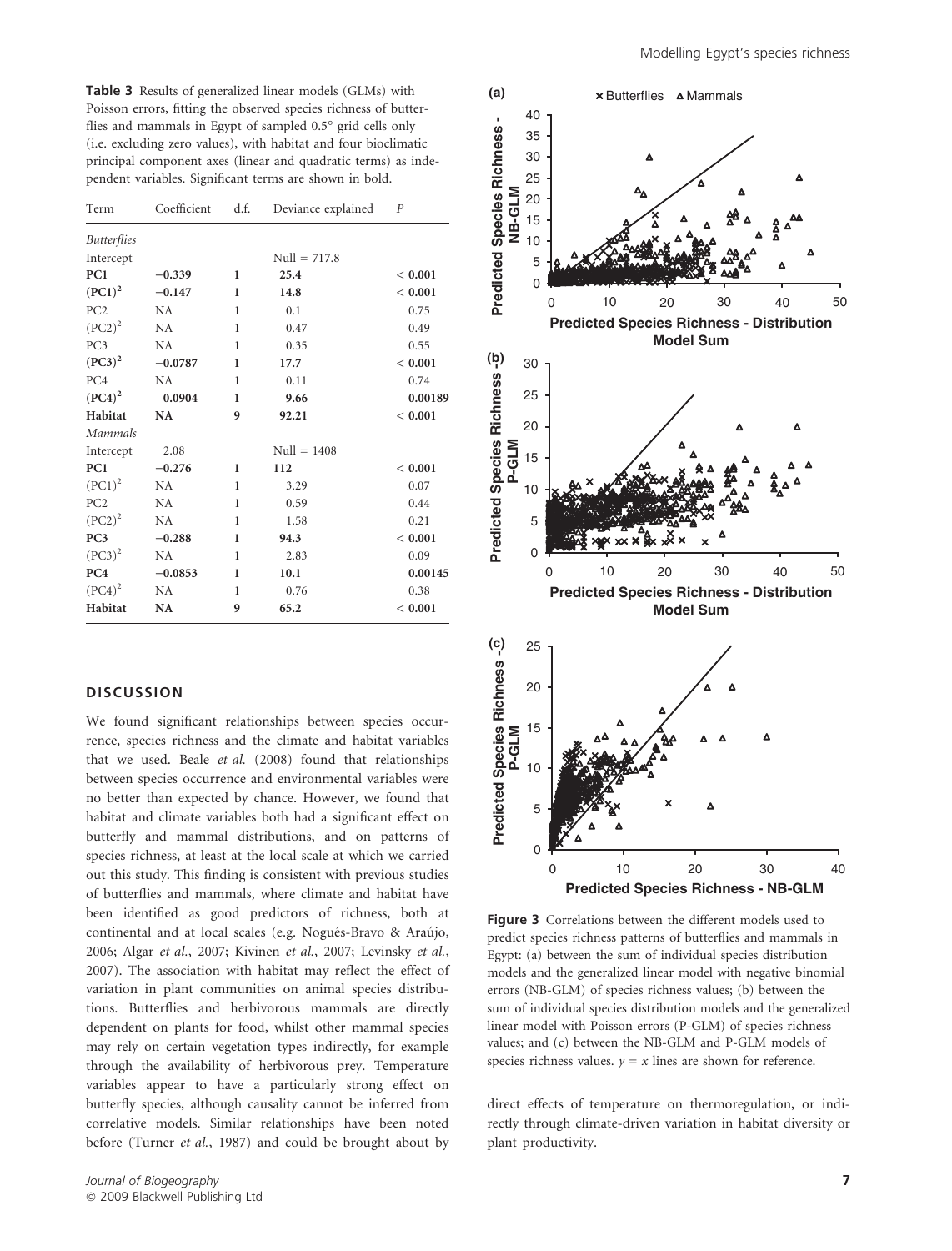

Figure 4 (a) Comparison of predicted species richness (mean  $\pm$  SE) of butterflies and mammals in Egypt, estimated by summing individual species distribution models, between protected areas and unprotected areas. (b) Comparison of observed species richness (mean  $\pm$  SE) between protected areas and unprotected areas.

Many other factors in addition to climate may affect species richness, including competition (Anderson et al., 2002), the availability of host plants (Araújo & Luoto, 2007), metapopulation dynamics (Hanski, 1991), human disturbance (Uehara-Prado et al., 2007) and other environmental variables such as soil type (Kuussaari et al., 2007), although some of these factors are likely to play a role in determining species richness only at larger spatial scales than were studied here (Whittaker et al., 2001). Given all these non-climatic determinants of species richness patterns, it is not surprising that only a relatively low proportion of the variation in species richness was explained by the models, and that the correlations between modelled and observed species richness were only moderately strong. Some progress is being made towards including factors other than climatic ones in species distribution models (e.g. Arau´jo & Luoto, 2007) and this must remain a priority for improving the accuracy of predictions. However, the need to identify areas to conserve is urgent and we cannot wait to act until the most accurate models possible have been built for every species. Climate-based models match observed distributions well and are quick and easy to build for a large number of species.

Another reason for the relatively low explanatory power of the models may be that species inventories in sampled cells were incomplete. This seems likely, given that it may be necessary to visit a site many times before absence can be inferred with confidence (MacKenzie et al., 2002). In the case of the NB-GLMs, the inclusion of cells with no records of species presence may have introduced false absences to the models. This is especially likely for the butterfly models, because surveying was less extensive. Ground-truthing will be required to assess the extent to which mismatches between modelled and observed species richness are due to incomplete inventories or to errors in the models.

Across all grid cells in the study area, the three methods produced models that showed positive correlations with observed species richness and with each other, suggesting that they could all be used to predict the species richness of unknown areas from limited data on the distributions of species, an application that would be of great value for conservation. There were some differences among the models though. Species occurrence and richness data often contain many absences or zero values, especially datasets for small or cryptic species with a low probability of detection (Mac-Kenzie et al., 2002). This can bias the parameter estimates of statistical models (Martin et al., 2005). The weaker correlations between observed species richness and species richness estimated using the NB-GLMs (those that included cells with recorded species richness of zero), especially for butterflies, may be caused by the inclusion of false absences. This conclusion is further supported by the observation that the NB-GLMs produced much lower estimates of species richness than the other two methods (see Fig. 3). The mammal data covered a much larger proportion of both geographical and environmental space than the butterfly data, suggesting that recorded species richness values of zero were more reliable.

Summing the individual distribution models produced the best estimates of species richness. The relationship between predicted and observed species richness across sampled cells was slightly weaker for butterflies, which may be a result of model bias caused by false absence records. This would be concerning, given that MAXENT is designed to be used with datasets containing only presences (Phillips et al., 2006) and is a possibility that deserves further attention. However, for both butterflies and mammals, summing distribution models produced the estimates of species richness that matched observed species richness most closely. The P-GLM models, which did not include cells with a recorded species richness of zero, generated more accurate estimates of species richness than the NB-GLM models. GLMs are quick and easy models to build, making them a good first choice for modelling species richness patterns.

Some previous work has indicated good spatial agreement among different groups in their species richness at regional scales (Qian, 2007), although a global study of bird, mammal and amphibian species richness found the converse (e.g. Grenyer et al., 2006). The results of this study show that, at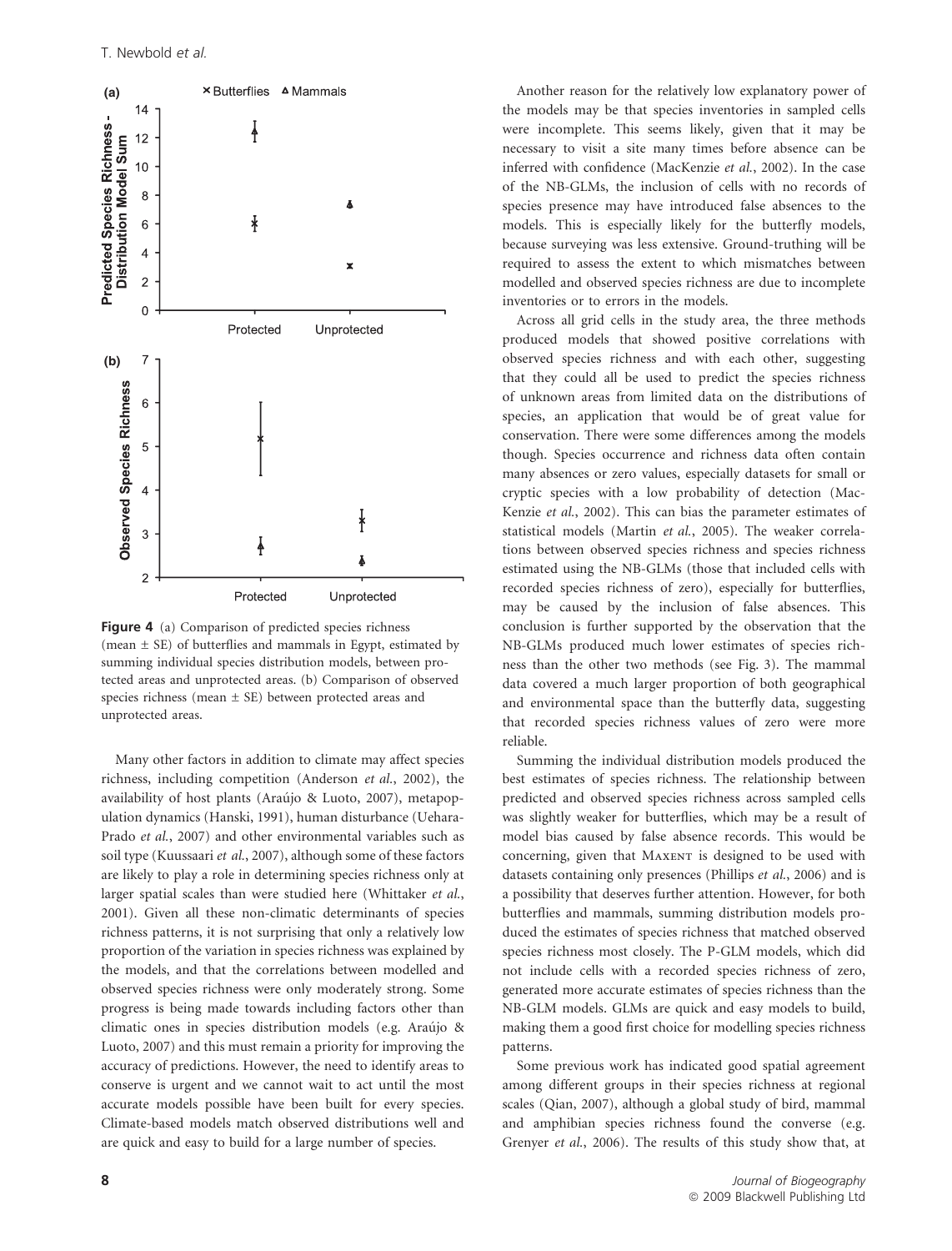least at a local scale within a single country, butterfly and mammal diversity correlate strongly and positively.

In contrast to the findings for many other countries and taxonomic groups (e.g. Evans et al., 2006; Pawar et al., 2007; Traba et al., 2007), Egypt's protected areas network seems to be effective in representing butterfly and mammal diversity. In many parts of the world, protected areas have historically included land that has relatively little commercial value; such areas do not necessarily represent the best choice in terms of conserving biodiversity (Margules & Pressey, 2000). Egypt's protected areas network is relatively new and the areas were chosen with the aid of knowledge about the country's biodiversity. Given such knowledge, and the ability to overcome conflicting interests over land use, it seems that good coverage of biodiversity can be achieved. On the other hand, large areas of the Nile Valley and Delta were predicted to have relatively high butterfly diversity but are not yet protected, suggesting that although great progress has been made towards protecting species-rich areas, more could still be done. The Nile Valley contains land of high economic value, and setting aside areas to be protected may present a challenge. It is important to note that species richness is only one measure of the importance of conserving different areas. Some authors have suggested using taxonomic uniqueness (e.g. Kershaw et al., 1995), complementarity (Margules & Pressey, 2000) or threat (Wilson et al., 2007) instead. Many of Egypt's endemic and near-endemic mammal and butterfly species were included in the models and the richness of endemic and near-endemic species was higher inside protected areas than outside, but a more comprehensive assessment of the protected areas should consider a number of different criteria.

In summary, we have shown that seemingly accurate estimates of species richness can be made using patchy, incomplete data, allowing us to predict the species richness of sites that have not been surveyed. The three models of species richness were largely similar, although the model based on individual distribution models produced the most consistently accurate results. A similar comparison of the same three models in different regions and for different species would be useful in establishing the general reliability of the approach. Models based on species richness itself, rather than individual species distributions, may be useful when species identity is unknown, for example when using species richness estimators. The results are important for conservation, given the urgency with which we must identify areas that need to be protected, although similar comparisons of species richness models for more taxonomic groups and for a broader geographical region would be useful.

## ACKNOWLEDGEMENTS

We thank the Italian Cooperation (Debt for Development Swap) for funding the BioMAP Project; Mustafa Fouda (Director of the Nature Conservation Sector, Egyptian Environmental Affairs Agency) for facilities and comments on the work; all the BioMAP staff (Ahmed Yakoub, Alaa Awad,

Muhammed Sherif, Shama Omran, Shaimaa Esa, Yasmin Safwat, Nahla Ahmed, Esraa Saber); Mohamed Basuony and Abd El Aal Attia for help during dataset preparation and preliminary analysis; and Richard Field and four anonymous referees for valuable comments on an earlier draft. This work was supported by the Natural Environment Research Council (grant number NER/S/A/2006/14170).

#### **REFERENCES**

- Algar, A.C., Kerr, J.T. & Currie, D.J. (2007) A test of Metabolic Theory as the mechanism underlying broad-scale speciesrichness gradients. Global Ecology and Biogeography, 16, 170–178.
- Anderson, R.P., Gómez-Laverde, M. & Peterson, A.T. (2002) Geographical distributions of spiny pocket mice in South America: insights from predictive models. Global Ecology and Biogeography, 11, 131–141.
- Anderson, R.P., Lew, D. & Peterson, A.T. (2003) Evaluating predictive models of species' distributions: criteria for selecting optimal models. Ecological Modelling, 162, 211-232.
- Andrews, P. & O'Brien, E.M. (2000) Climate, vegetation, and predictable gradients in mammal species richness in southern Africa. Journal of Zoology, 251, 205–231.
- Araújo, M.B. & Luoto, M. (2007) The importance of biotic interactions for modelling species distributions under climate change. Global Ecology and Biogeography, 16, 743– 753.
- Beale, C.M., Lennon, J.J. & Gimona, A. (2008) Opening the climate envelope reveals no macroscale associations with climate in European birds. Proceedings of the National Academy of Sciences USA, 105, 14908–14912.
- Beyer, H.L. (2004) Hawth's analysis tools for ArcGIS. Available at: http://www.spatialecology.com/htools/ (last accessed 3 February 2009).
- Chape, S., Harrison, J., Spalding, M. & Lysenko, I. (2005) Measuring the extent and effectiveness of protected areas as an indicator for meeting global biodiversity targets. Philosophical Transactions of the Royal Society B: Biological Sciences, 360, 443–455.
- Convention on Biological Diversity (2002) The 2010 biodiversity target. Available at: http://www.cbd.int/2010-target/ (last accessed 3 February 2009).
- Crawley, M.J. (2002) Statistical computing: an introduction to data analysis using S-Plus. John Wiley & Sons, New York.
- Currie, D.J., Mittelbach, G.G., Cornell, H.V., Field, R., Guégan, J.F., Hawkins, B.A., Kaufman, D.M., Kerr, J.T., Oberdorff, T., O'Brien, E. & Turner, J.R.G. (2004) Predictions and tests of climate-based hypotheses of broad-scale variation in taxonomic richness. Ecology Letters, 7, 1121–1134.
- Dudík, M., Phillips, S.J. & Schapire, R.E. (2004) Performance guarantees for regularized maximum entropy density estimation. Proceedings of the 17th Annual Conference on Computational Learning Theory (ed. by J. Shawe-Taylor and Y. Singer), pp. 472–486. Springer, Berlin.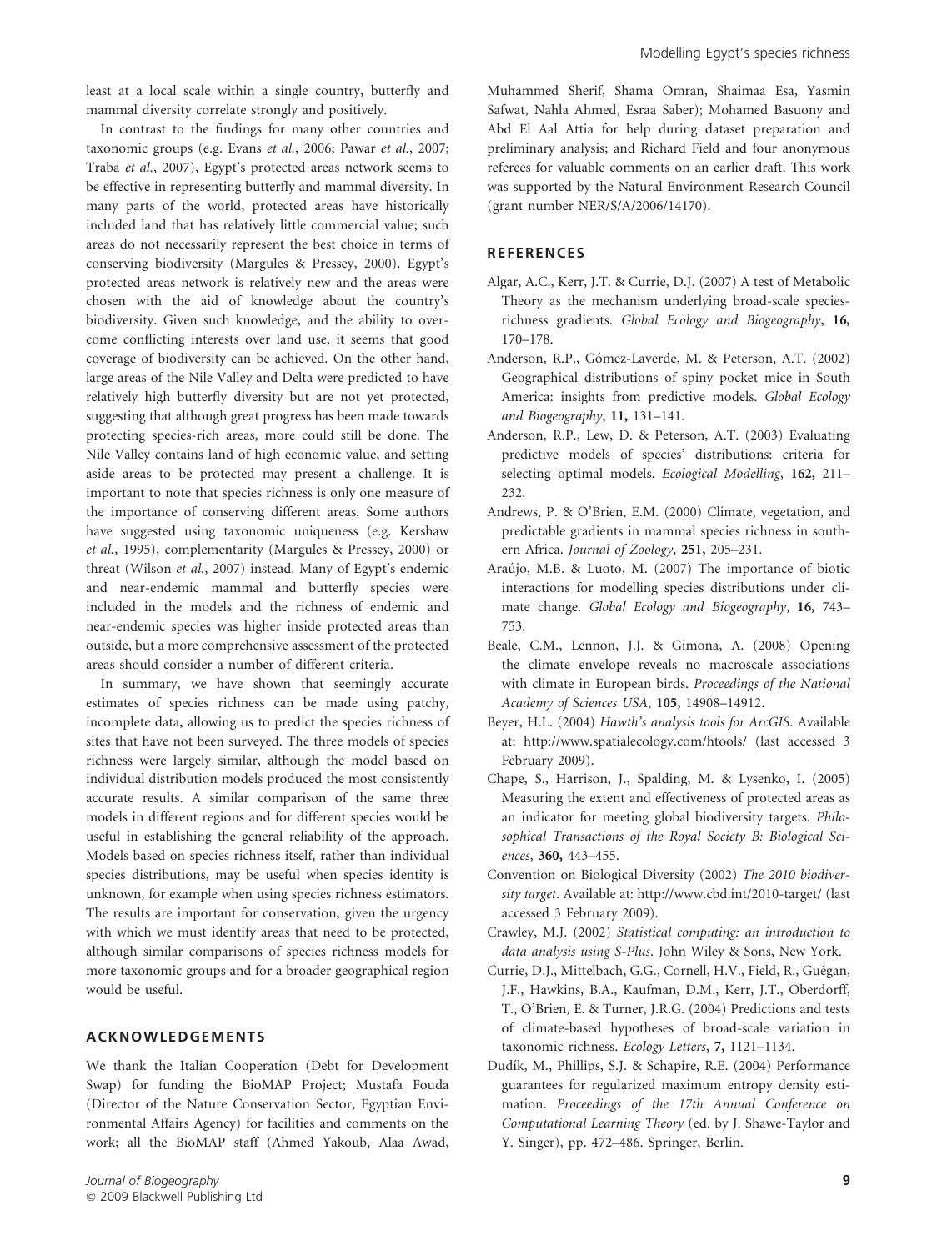- Egyptian Environmental Affairs Agency (2007) Egyptian Environmental Affairs Agency – protectorates. Available at: http://www.eeaa.gov.eg/English/main/protect\_desc.asp (last accessed 3 February 2009).
- Elith, J., Graham, C.H., Anderson, R.P., Dudík, M., Ferrier, S., Guisan, A., Hijmans, R.J., Huettmann, F., Leathwick, J.R., Lehmann, A., Li, J., Lohmann, L.G., Loiselle, B.A., Manion, G., Moritz, C., Nakamura, M., Nakazawa, Y., Overton, J.M., Peterson, A.T., Phillips, S.J., Richardson, K., Scachetti-Pereira, R., Schapire, R.E., Soberón, J., Williams, S., Wisz, M.S. & Zimmermann, N.E. (2006) Novel methods improve prediction of species' distributions from occurrence data. Ecography, 29, 129–151.
- Evans, K.L., Rodrigues, A.S.L., Chown, S.L. & Gaston, K.J. (2006) Protected areas and regional avian species richness in South Africa. Biology Letters, 2, 184–188.
- Field, R., Hawkins, B.A., Cornell, H.V., Currie, D.J., Diniz-Filho, J.A.F., Guégan, J.F., Kaufman, D.M., Kerr, J.T., Mittelbach, G.G., Oberdorff, T., O'Brien, E.M. & Turner, J.R.G. (2009) Spatial species-richness gradients across scales: a meta-analysis. Journal of Biogeography, 36, 132-147.
- Garcia, A. (2006) Using ecological niche modelling to identify diversity hotspots for the herpetofauna of Pacific lowlands and adjacent interior valleys of Mexico. Biological Conservation, 130, 25–46.
- Gilbert, F. & Zalat, S.M. (2007) Butterflies of Egypt: atlas, Red Data listing and conservation. Egyptian Environmental Affairs Agency, Cairo.
- Gioia, P. & Pigott, J.P. (2000) Biodiversity assessment: a case study in predicting richness from the potential distributions of plant species in the forests of south-western Australia. Journal of Biogeography, 27, 1065–1078.
- Grenyer, R., Orme, C.D.L., Jackson, S.F., Thomas, G.H., Davies, R.G., Davies, T.J., Jones, K.E., Olson, V.A., Ridgely, R.S., Rasmussen, P.C., Ding, T.S., Bennett, P.M., Blackburn, T.M., Gaston, K.J., Gittleman, J.L. & Owens, I.P.F. (2006) Global distribution and conservation of rare and threatened vertebrates. Nature, 444, 93–96.
- Hanski, I. (1991) Single-species metapopulation dynamics concepts, models and observations. Biological Journal of the Linnean Society, 42, 17–38.
- Hawkins, B.A., Field, R., Cornell, H.V., Currie, D.J., Guégan, J.F., Kaufman, D.M., Kerr, J.T., Mittelbach, G.G., Oberdorff, T., O'Brien, E.M., Porter, E.E. & Turner, J.R.G. (2003) Energy, water, and broad-scale geographic patterns of species richness. Ecology, 84, 3105-3117.
- Hijmans, R.J., Cameron, S.E., Parra, J.L., Jones, P.G. & Jarvis, A. (2005) Very high resolution interpolated climate surfaces for global land areas. International Journal of Climatology, 25, 1965–1978.
- Jenks, G.F. (1967) Visualizing statistical distributions and generalizing process. Annals of the Association of American Geographers, 57, 179.
- Kershaw, M., Mace, G.M. & Williams, P.H. (1995) Threatened status, rarity and diversity as alternative selection measures

for protected areas – a test using Afrotropical antelopes. Conservation Biology, 9, 324–334.

- Kivinen, S., Luoto, M., Kuussaari, M. & Saarinen, K.M. (2007) Effects of land cover and climate on species richness of butterflies in boreal agricultural landscapes. Agriculture Ecosystems & Environment, 122, 453–460.
- Kuussaari, M., Heliölä, J., Luoto, M. & Pöyry, J. (2007) Determinants of local species richness of diurnal Lepidoptera in boreal agricultural landscapes. Agriculture, Ecosystems and Environment, 122, 366–376.
- Larsen, T.B. (1990) The butterflies of Egypt. The American University Press, Cairo.
- Lee, T.M., Sodhi, N.S. & Prawiradilaga, D.M. (2007) The importance of protected areas for the forest and endemic avifauna of Sulawesi (Indonesia). Ecological Applications, 17, 1727–1741.
- Levinsky, I., Skov, F., Svenning, J.-C. & Rahbek, C. (2007) Potential impacts of climate change on the distributions and diversity patterns of European mammals. Biodiversity and Conservation, 16, 3803–3816.
- MacKenzie, D.I., Nichols, J.D., Lachman, G.B., Droege, S., Royle, J.A. & Langtimm, C.A. (2002) Estimating site occupancy rates when detection probabilities are less than one. Ecology, 83, 2248–2255.
- Manel, S., Williams, H.C. & Ormerod, S.J. (2001) Evaluating presence–absence models in ecology: the need to account for prevalence. Journal of Applied Ecology, 38, 921–931.
- Margules, C.R. & Pressey, R.L. (2000) Systematic conservation planning. Nature, 405, 243–253.
- Martin, T.G., Wintle, B.A., Rhodes, J.R., Kuhnert, P.M., Field, S.A., Low-Choy, S.J., Tyre, A.J. & Possingham, H.P. (2005) Zero tolerance ecology: improving ecological inference by modelling the source of zero observations. Ecology Letters, 8, 1235–1246.
- McCullagh, P. & Nelder, J.A. (1989) Generalized linear models. Chapman & Hall, London.
- Nogués-Bravo, D. & Araújo, M.B. (2006) Species richness, area and climate correlates. Global Ecology and Biogeography, 15, 452–460.
- Osborn, D.J. & Helmy, I. (1980) The contemporary land mammals of Egypt (including Sinai). Fieldiana Zoology, 5, 1–579.
- Pawar, S., Koo, M.S., Kelley, C., Ahmed, M.F., Chaudhuri, S. & Sarkay, S. (2007) Conservation assessment and prioritization of areas in Northeast India: priorities for amphibians and reptiles. Biological Conservation, 136, 346– 361.
- Pearson, R.G., Dawson, T.P. & Liu, C. (2004) Modelling species distributions in Britain: a hierarchical integration of climate and land-cover data. Ecography, 27, 285–298.
- Phillips, S.J., Anderson, R.P. & Schapire, R.E. (2006) Maximum entropy modeling of species geographic distributions. Ecological Modelling, 190, 231–259.
- Qian, H. (2007) Relationships between plant and animal species richness at a regional scale in China. Conservation Biology, 21, 937–944.